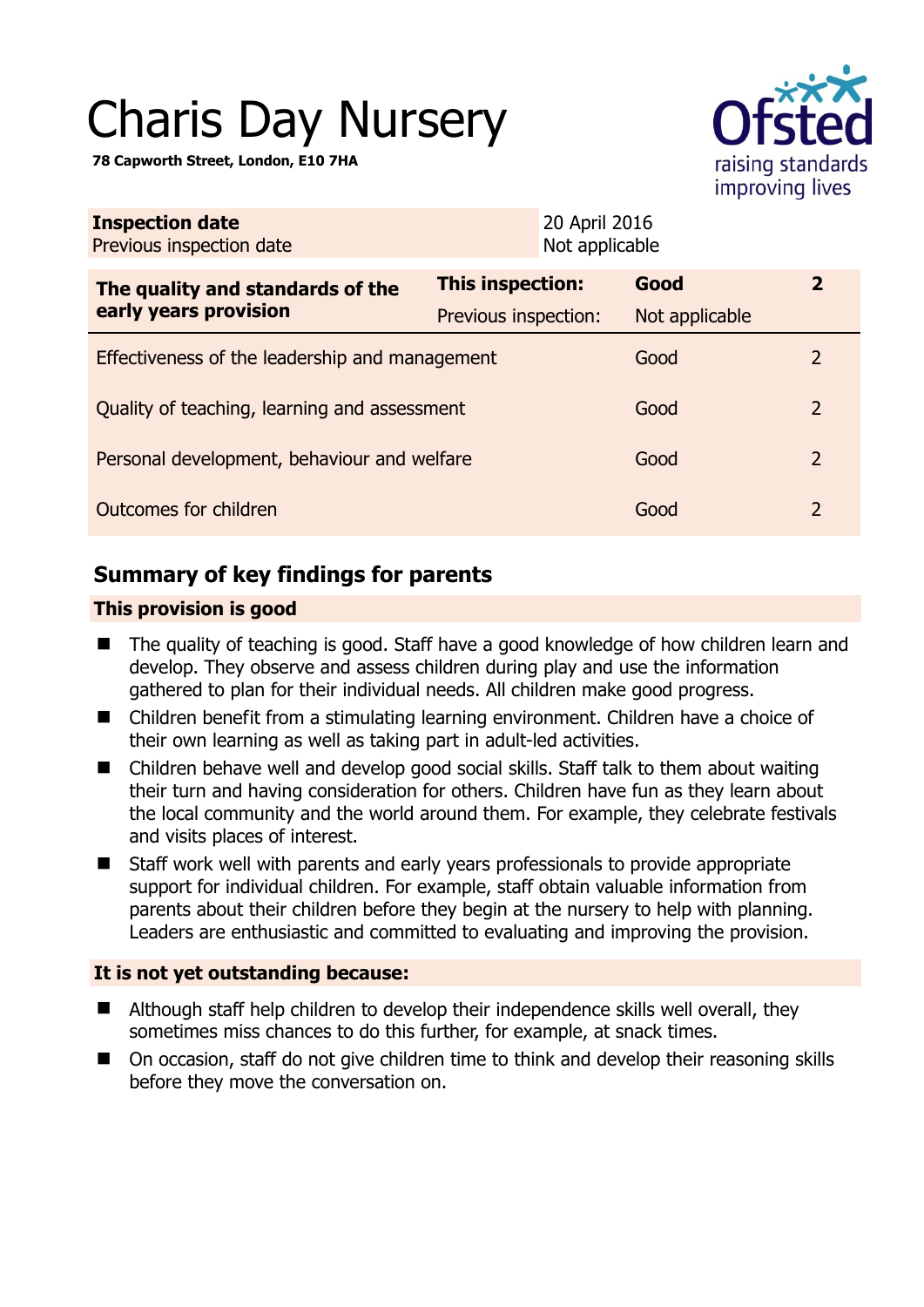## **What the setting needs to do to improve further**

#### **To further improve the quality of the early years provision the provider should:**

- **E** encourage children to develop more independence
- $\blacksquare$  strengthen further the effective teaching to make sure that children have enough time to fully explore their own ideas before moving them on.

#### **Inspection activities**

- The inspector observed children taking part in a wide range of indoor and outdoor activities.
- The inspector held discussion with the director, the manager and members of staff.
- The inspector sampled documentation, in particular documents that relate to children's progress and safeguarding.
- The inspector carried out a joint observation of an activity with the manager.
- The inspector spoke to parents and took into account their views.

#### **Inspector**

Phyllis Cooper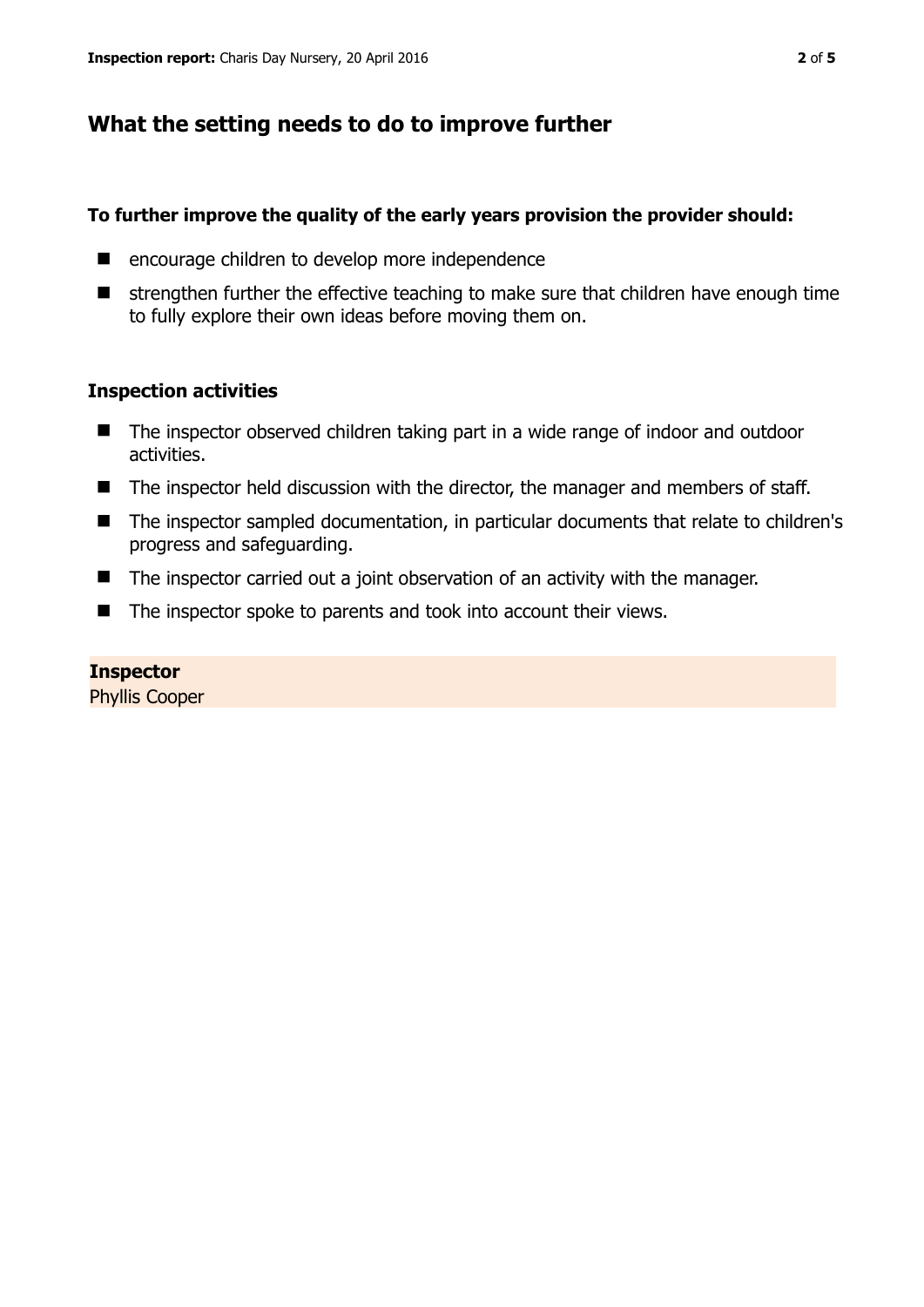# **Inspection findings**

#### **Effectiveness of the leadership and management is good**

The arrangements for safeguarding are effective. Staff are well trained in all aspects of child protection and know the action to take if they have concerns about children's welfare. Safe recruitment procedures are in place to ensure suitability checks are carried out and a clear induction of staff is undertaken. Leaders support staff through regular meetings and ongoing training. The manager works closely with other early years professionals to monitor the overall provision; she uses their feedback and fully involves the parents and children to evaluate and strengthen the quality of the service. The manager maintains a safe and secure environment. For example, staff carry out regular risk assessments and the entrances and exits to the building are monitored closely.

#### **Quality of teaching, learning and assessment is good**

Leaders effectively oversee the planning and monitoring of children's progress to ensure that any additional support required is identified and accessed to meet children's individual care needs. Staff regularly observe and assess children's development to plan around their interest and next stage of learning. Staff support children's imagination and communication skills well. For example, during role play, children make cultural food for the staff to enjoy as they talk about having this at home and sharing it with their family. Partnerships with parents are well established. For example, resources and learning ideas are shared to promote consistency. This effectively helps parents to further support children's learning at home.

#### **Personal development, behaviour and welfare are good**

Children's emotional well-being is successfully supported through the key-person system. Children are confident and have developed good relationships with staff and each other. They clearly feel safe as they access resources and share their ideas during play. Children benefit from regular opportunities to promote their physical development. For example, they play daily in a well-equipped outdoor area. Children learn an awareness of how to keep themselves safe. For example, they remind each other to wait their turn on the slide and learn to use scissors safely. Children benefit from healthy snacks and meals, which take into account their dietary needs. They take pride in their achievements as they are constantly praised by staff, which helps to build their positive self-esteem.

## **Outcomes for children are good**

Children make good progress in their learning from their starting points. They are learning key skills that they need to prepare them for their next stage of learning and their move to school. For example, children self-register, practise writing their name and can count a range of objects. They enjoy developing their mathematical awareness during activities and get pleasure from sharing a wide range of books.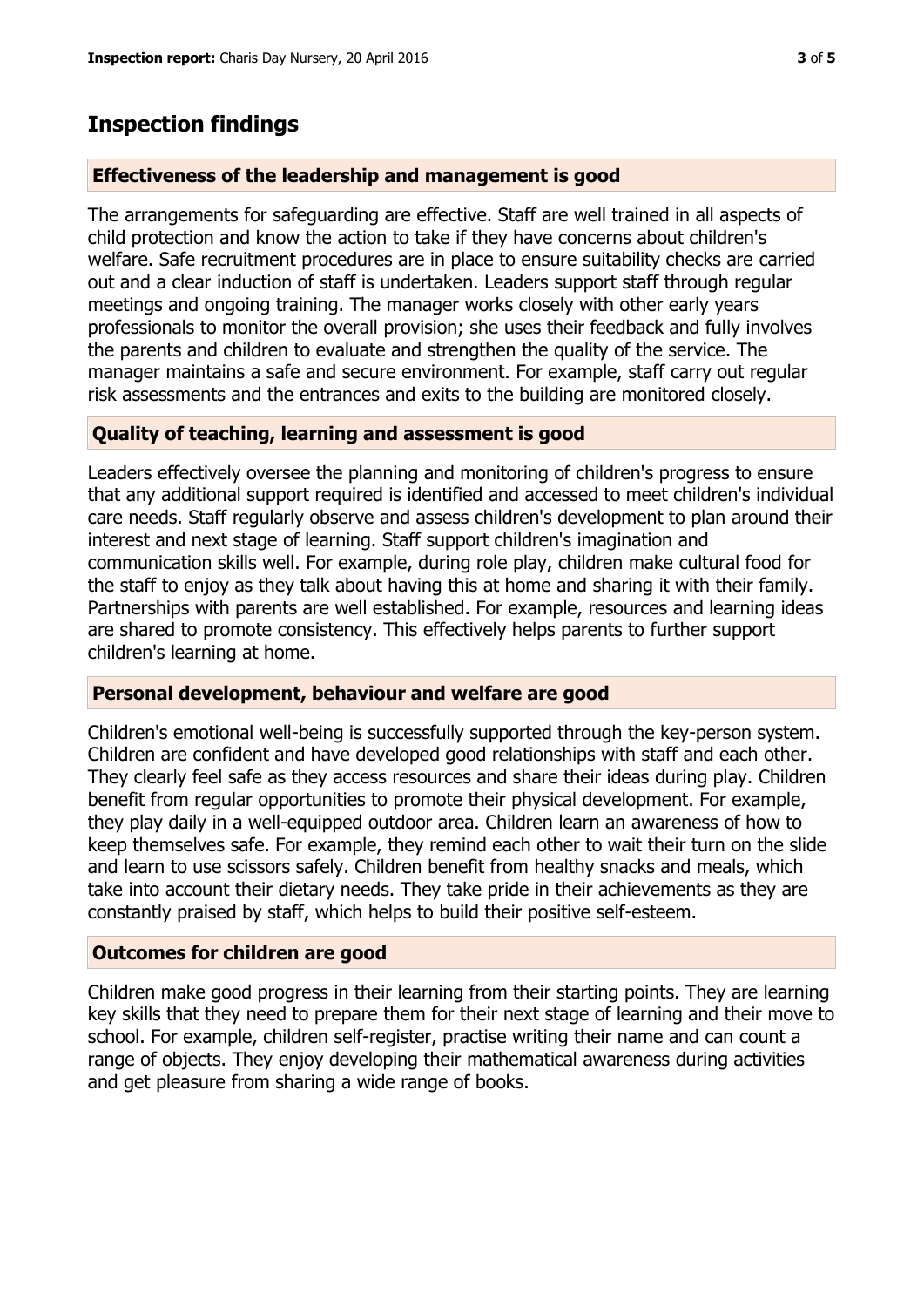## **Setting details**

| Unique reference number       | EY481682                                                                             |  |
|-------------------------------|--------------------------------------------------------------------------------------|--|
| <b>Local authority</b>        | <b>Waltham Forest</b>                                                                |  |
| <b>Inspection number</b>      | 993836                                                                               |  |
| <b>Type of provision</b>      | Full-time provision                                                                  |  |
| Day care type                 | Childcare - Non-Domestic                                                             |  |
| <b>Registers</b>              | Early Years Register, Compulsory Childcare<br>Register, Voluntary Childcare Register |  |
| <b>Age range of children</b>  | $0 - 4$                                                                              |  |
| <b>Total number of places</b> | 48                                                                                   |  |
| Number of children on roll    | 20                                                                                   |  |
| <b>Name of provider</b>       | <b>Charis Christian Centre</b>                                                       |  |
| Date of previous inspection   | Not applicable                                                                       |  |
| <b>Telephone number</b>       | 07958290137                                                                          |  |

Charis Day Nursery registered in 2014. The nursery is situated within the London Borough of Waltham Forest and opens Monday to Friday, 8am to 6pm, throughout the year. The provider receives funding for the provision of free early education to children aged two, three and four years. The setting currently employs six members of staff, of whom five hold an appropriate early years qualification.

This inspection was carried out by Ofsted under sections 49 and 50 of the Childcare Act 2006 on the quality and standards of provision that is registered on the Early Years Register. The registered person must ensure that this provision complies with the statutory framework for children's learning, development and care, known as the Early Years Foundation Stage.

Any complaints about the inspection or the report should be made following the procedures set out in the guidance 'Complaints procedure: raising concerns and making complaints about Ofsted', which is available from Ofsted's website: www.gov.uk/government/organisations/ofsted. If you would like Ofsted to send you a copy of the guidance, please telephone 0300 123 4234, or email enquiries@ofsted.gov.uk.